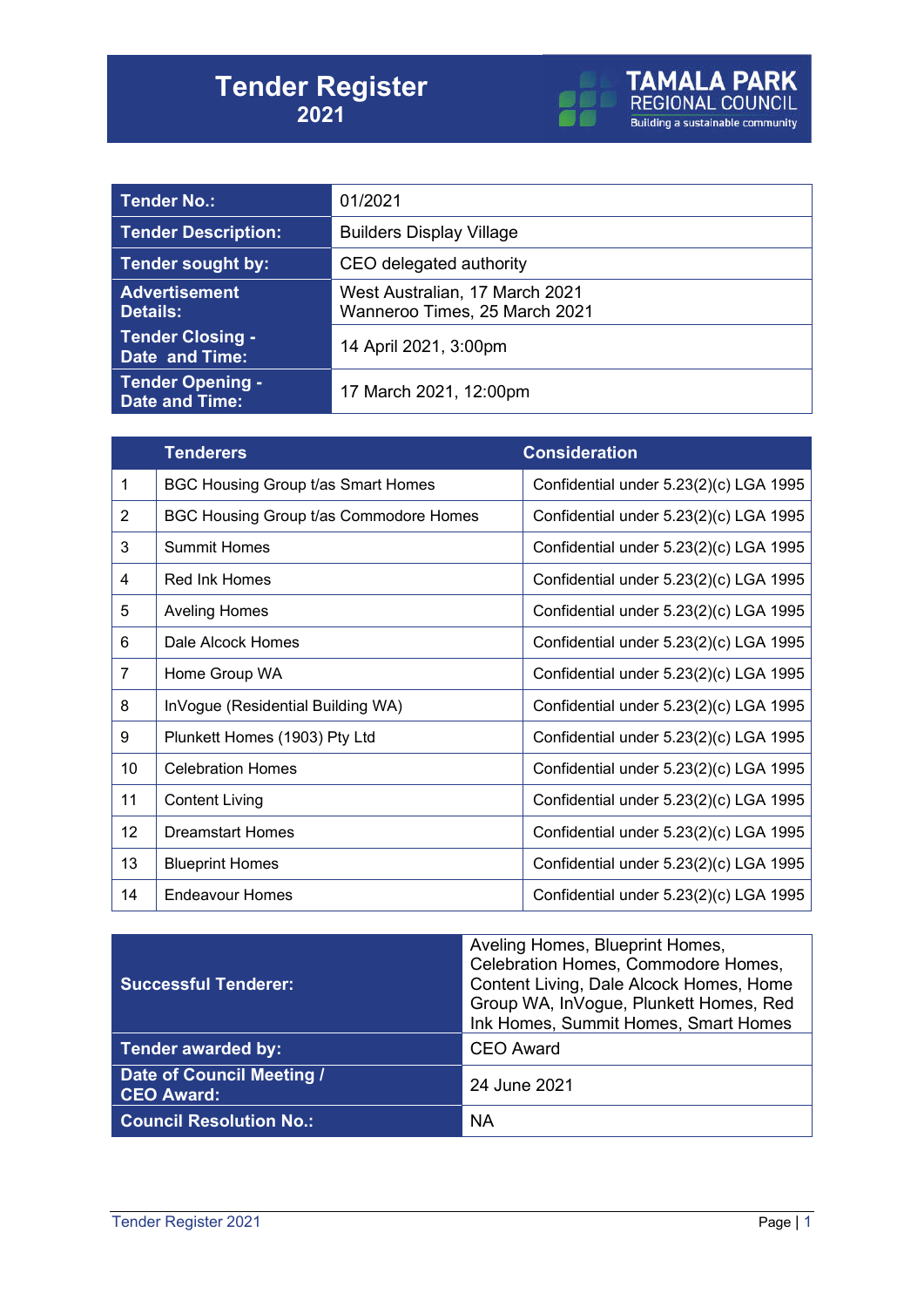

**TAMALA PARK** REGIONAL COUNCIL **Building a sustainable community** 



### **CATALINA ESTATE STAGE 28 BUILDERS DISPLAY VILLAGE – TENDER FOR ALLOCATION OF LOTS**

The Tamala Park Regional Council invites tenders from Builders for the allocation of lots in a new display village to be constructed in Stage 28 of Catalina Beach, Mindarie. 12 lots ranging from  $375m^2$  to  $474m^2$  are being offered.

The Tender Document may be obtained from midday on Thursday 18 March 2021 from the Council's website www.tamalapark.wa.gov.au.

The Tender closes at 3:00pm Wednesday 14 April 2021.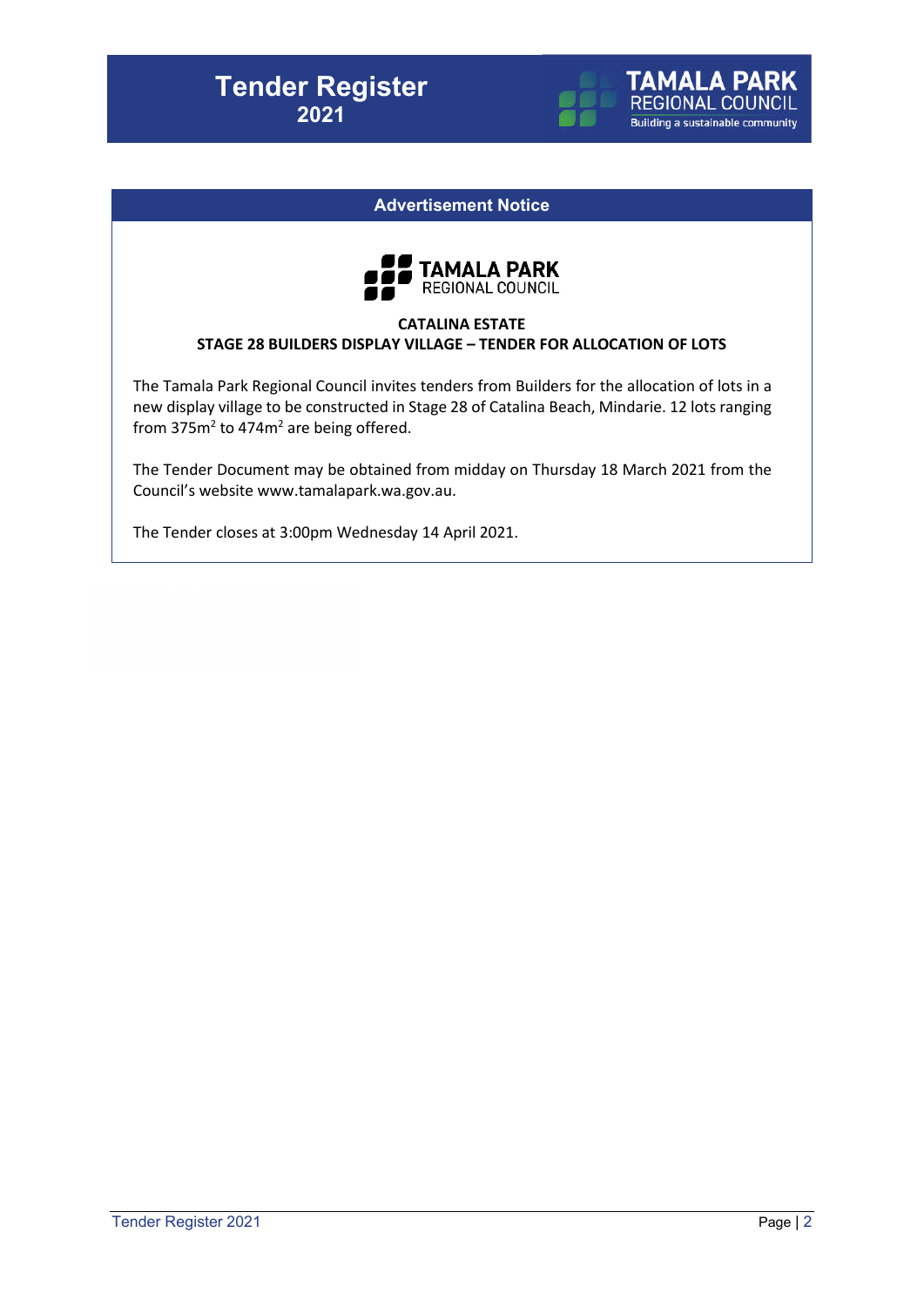

| ender No.:                                       | 02/2021                                                         |  |
|--------------------------------------------------|-----------------------------------------------------------------|--|
| <b>Tender Description:</b>                       | <b>Foreshore Road Revegetation Works</b>                        |  |
| Tender sought by:                                | CEO delegated authority                                         |  |
| <b>Advertisement</b><br><b>Details:</b>          | West Australian, 15 April 2021<br>Wanneroo Times, 15 April 2021 |  |
| <b>Tender Closing -</b><br>Date and Time:        | 3 May 2021, 3:00pm                                              |  |
| <b>Tender Opening -</b><br><b>Date and Time:</b> | 15 April 2021, 12:00pm                                          |  |

| <b>Tenderers</b>                 | <b>Consideration</b>                   |
|----------------------------------|----------------------------------------|
| LD Total                         | Confidential under 5.23(2)(c) LGA 1995 |
| Landscape Australia Construction | Confidential under 5.23(2)(c) LGA 1995 |
| <b>Ligna Construction</b>        | Confidential under 5.23(2)(c) LGA 1995 |
| <b>Horizon West</b>              | Confidential under 5.23(2)(c) LGA 1995 |

| <b>Successful Tenderer:</b>                    | LD Total                    |
|------------------------------------------------|-----------------------------|
| <b>Tender awarded by:</b>                      | <b>Management Committee</b> |
| Date of Council Meeting /<br><b>CEO Award:</b> | 20 May 2021                 |
| <b>Council Resolution No.:</b>                 | 12.3                        |

### **Advertisement Notice**

#### **TAMALA PARK REGIONAL COUNCIL Unit 2/369 Scarborough Beach Road, Innaloo WA 6018**

#### **CATALINA ESTATE FORESHORE ROAD REVEGETATION WORKS – TENDER 02/2021**

The Tamala Park Regional Council invites tenders from Landscape Contractors to undertake revegetation works associated with a new foreshore road connection to be constructed at Catalina Beach, Mindarie.

The Tender Document may be obtained from midday on Thursday 15 April 2021 from the Council's website www.tamalapark.wa.gov.au.

The Tender closes at 3:00pm Monday 3 May 2021.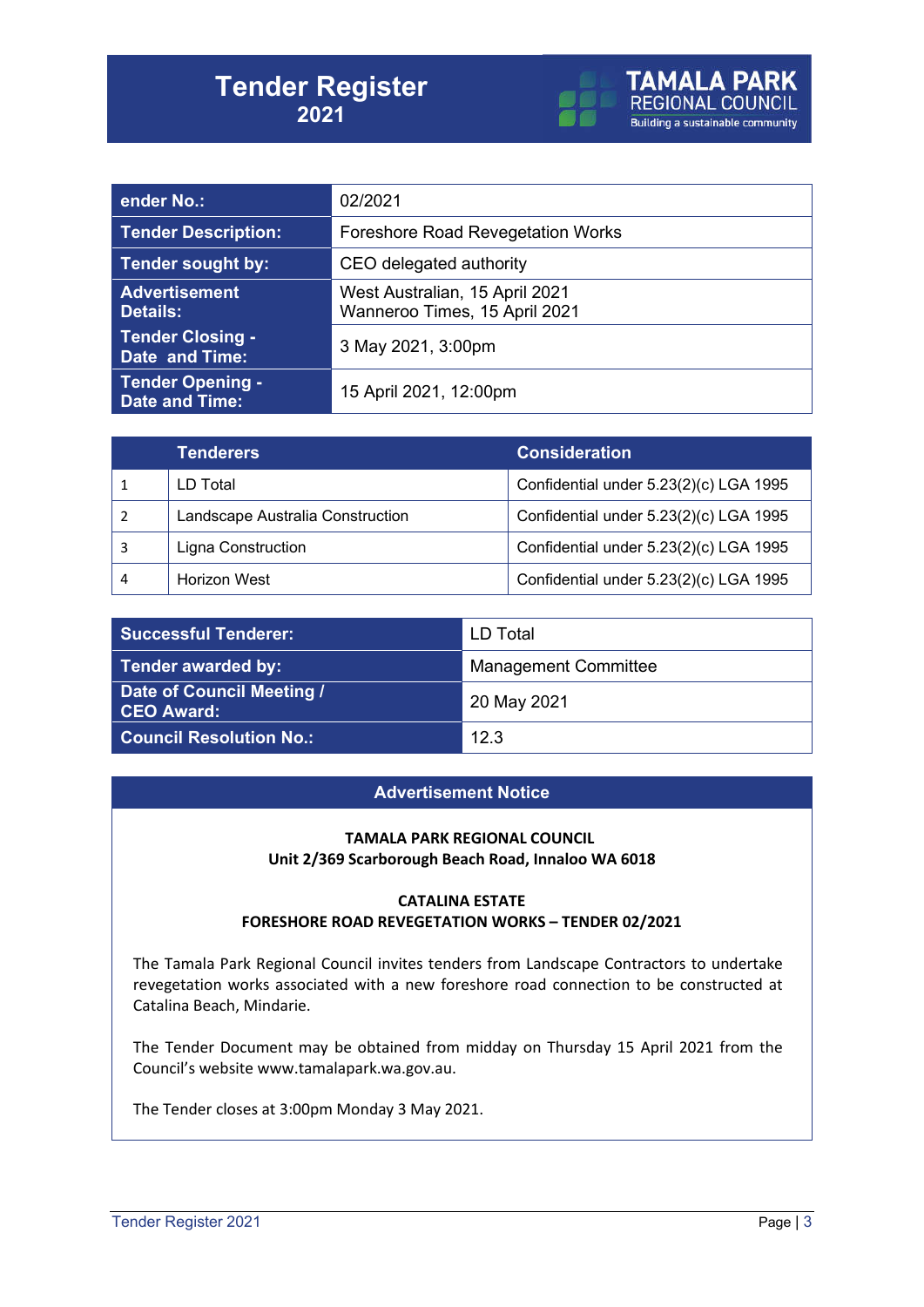

| <b>Tender No.:</b>                               | 03/2021                                                   |  |
|--------------------------------------------------|-----------------------------------------------------------|--|
| <b>Tender Description:</b>                       | Landscape and Irrigation Works                            |  |
| <b>Tender sought by:</b>                         | CEO delegated authority                                   |  |
| <b>Advertisement</b><br><b>Details:</b>          | West Australian, 3 May 2021<br>Wanneroo Times, 6 May 2021 |  |
| <b>Tender Closing -</b><br>Date and Time:        | 21 May 2021, 3:00pm                                       |  |
| <b>Tender Opening -</b><br><b>Date and Time:</b> | 3 May 2021, 12:00pm                                       |  |

| <b>Tenderers</b>          | <b>Consideration</b>                   |
|---------------------------|----------------------------------------|
| <b>Ligna Construction</b> | Confidential under 5.23(2)(c) LGA 1995 |
| LD Total                  | Confidential under 5.23(2)(c) LGA 1995 |
| Horizon West              | Confidential under 5.23(2)(c) LGA 1995 |

| <b>Successful Tenderer:</b>             | LD Total     |
|-----------------------------------------|--------------|
| Tender awarded by:                      | Council      |
| Date of Council Meeting /<br>CEO Award: | 17 June 2021 |
| <b>Council Resolution No.:</b>          | 13.3         |

### **Advertisement Notice**

### **TAMALA PARK REGIONAL COUNCIL Unit 2/369 Scarborough Beach Road, Innaloo WA 6018**

#### **CATALINA ESTATE LANDSCAPE AND IRRIGATION WORKS – TENDER 03/2021**

The Tamala Park Regional Council invites tenders from Landscape Contractors to undertake landscape and irrigation works at Catalina Estate, Mindarie and Clarkson over the next two years, with the potential for a one-year extension at the Council's discretion.

The Tender Document may be obtained from midday on Monday 3 May 2021 from the Council's website www.tamalapark.wa.gov.au.

The Tender closes at 3:00pm Friday 21 May 2021.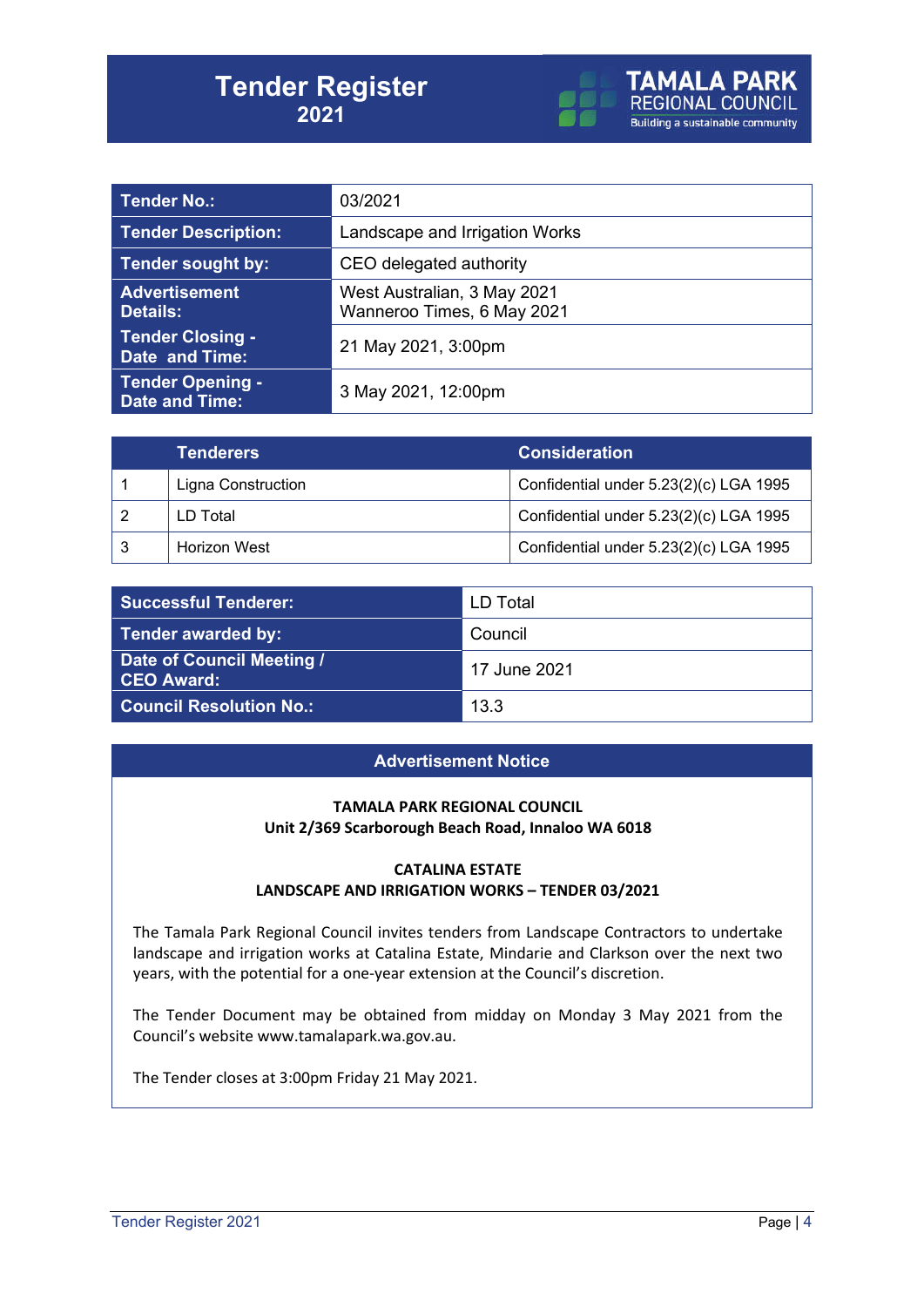

| <b>Tender No.:</b>                               | 04/2021                                                     |  |
|--------------------------------------------------|-------------------------------------------------------------|--|
| <b>Tender Description:</b>                       | <b>Civil Engineering Services</b>                           |  |
| <b>Tender sought by:</b>                         | CEO delegated authority                                     |  |
| <b>Advertisement</b><br><b>Details:</b>          | West Australian, 3 July 2021<br>Wanneroo Times, 8 July 2021 |  |
| <b>Tender Closing -</b><br>Date and Time:        | 26 July 2021, 3:00pm                                        |  |
| <b>Tender Opening -</b><br><b>Date and Time:</b> | 3 July 2021, 12:00pm                                        |  |

| <b>Tenderers</b> | <b>Consideration</b>                   |
|------------------|----------------------------------------|
| Stantec          | Confidential under 5.23(2)(c) LGA 1995 |
| Cossill & Webley | Confidential under 5.23(2)(c) LGA 1995 |
| Tabecl           | Confidential under 5.23(2)(c) LGA 1995 |
| Peritas Group    | Confidential under 5.23(2)(c) LGA 1995 |

| <b>Successful Tenderer:</b>                    | Cossill & Webley |
|------------------------------------------------|------------------|
| <b>Tender awarded by:</b>                      | Council          |
| Date of Council Meeting /<br><b>CEO Award:</b> | 19 August 2021   |
| <b>Council Resolution No.:</b>                 | 13.6             |

### **Advertisement Notice**



### **CATALINA ESTATE CIVIL ENGINEERING CONSULTANCY SERVICES TENDER (04/2021)**

Tamala Park Regional Council invites tenders from suitably qualified and experienced Civil Engineers to provide consultancy services for Catalina Estate, Mindarie and Clarkson over the next two years, with the potential for a one-year extension.

The Tender Document may be obtained from noon on Saturday 3 July 2021 from the Tamala Park website www.tamalapark.wa.gov.au.

The Tender closes 3.00pm Monday 26 July 2021.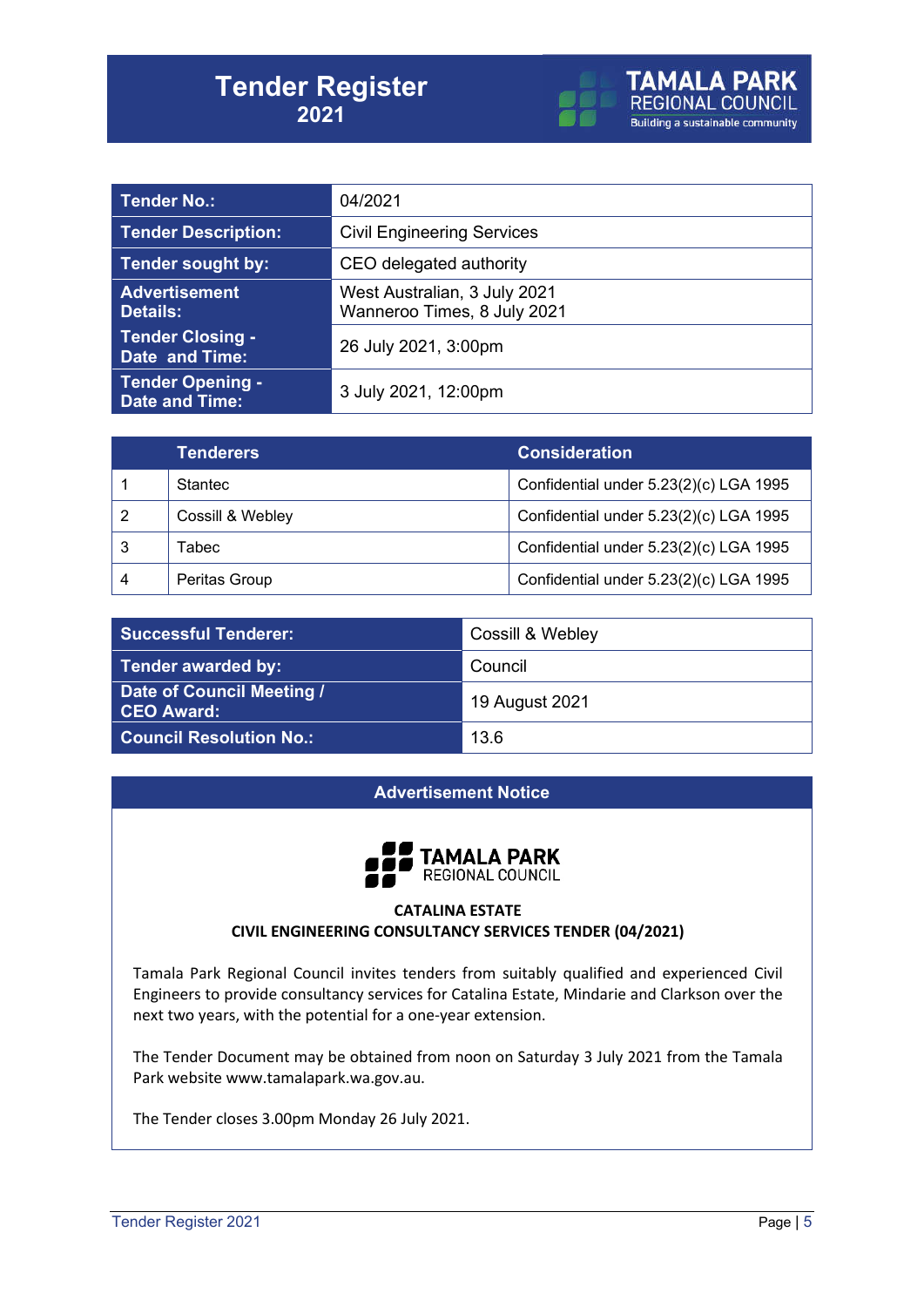

| Tender No.:                                      | 05/2021                                            |  |
|--------------------------------------------------|----------------------------------------------------|--|
| <b>Tender Description:</b>                       | <b>Surveying Consultancy Services</b>              |  |
| Tender sought by:                                | CEO delegated authority                            |  |
| <b>Advertisement</b><br><b>Details:</b>          | West Australian, 19 August 2021<br>Wanneroo Times, |  |
| <b>Tender Closing -</b><br>Date and Time:        | 10 September 2021, 3:00pm                          |  |
| <b>Tender Opening -</b><br><b>Date and Time:</b> | 20 August 2021, 12:00pm                            |  |

| Tenderers                    | <b>Consideration</b>                   |
|------------------------------|----------------------------------------|
| McMullen Nolan Group Pty Ltd | Confidential under 5.23(2)(c) LGA 1995 |
| Veris Australia Pty Ltd      | Confidential under 5.23(2)(c) LGA 1995 |

| Successful Tenderer:                           | McMullen Nolan Group Pty Ltd |
|------------------------------------------------|------------------------------|
| <b>Tender awarded by:</b>                      | Council                      |
| Date of Council Meeting /<br><b>CEO Award:</b> | 14 October 2021              |
| <b>Council Resolution No.:</b>                 | 13.4                         |

### **Advertisement Notice**



### **CATALINA ESTATE SURVEYING CONSULTANCY SERVICES TENDER (05/2021)**

Tamala Park Regional Council invites tenders from suitably qualified and experienced Surveyors to provide surveying services for Catalina Estate, Mindarie and Clarkson over the next two years, with the potential for a one-year extension.

The Tender Document may be obtained from noon on Friday 20 August 2021 from the Tamala Park website www.tamalapark.wa.gov.au.

The Tender closes 3.00pm Friday 10 September 2021.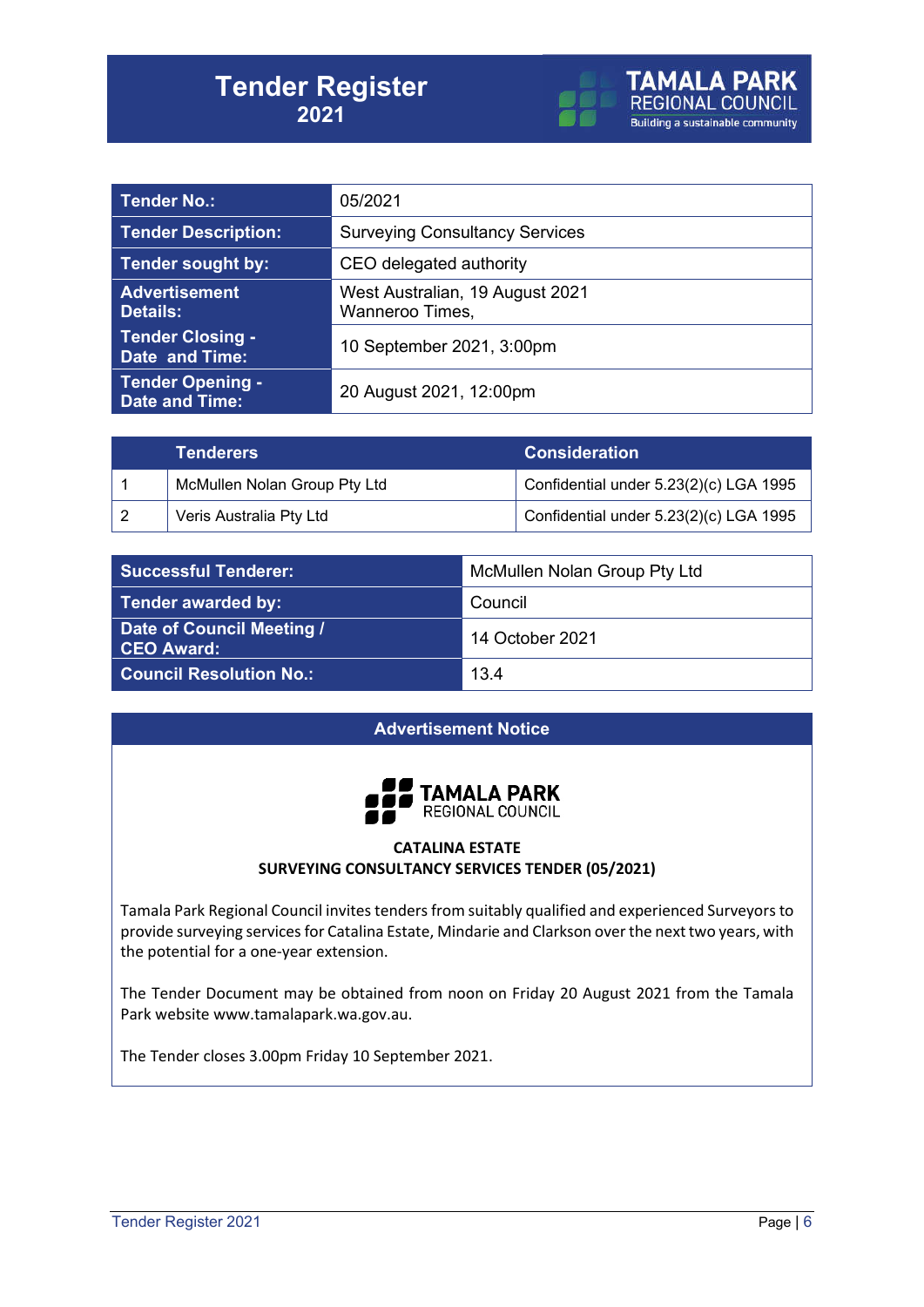

| Tender No.:                                      | 06/2021                                                               |  |
|--------------------------------------------------|-----------------------------------------------------------------------|--|
| <b>Tender Description:</b>                       | <b>Town Planning Consultancy Services</b>                             |  |
| Tender sought by:                                | CEO delegated authority                                               |  |
| <b>Advertisement</b><br><b>Details:</b>          | West Australian, 6 October 2021<br>Perth Now Wanneroo, 7 October 2021 |  |
| <b>Tender Closing -</b><br>Date and Time:        | 27 October 2021, 3:00pm                                               |  |
| <b>Tender Opening -</b><br><b>Date and Time:</b> | 6 October 2021, 12:00pm                                               |  |

|                | <b>Tenderers</b>         | <b>Consideration</b>                   |
|----------------|--------------------------|----------------------------------------|
|                | <b>CDP Town Planning</b> | Confidential under 5.23(2)(c) LGA 1995 |
| $\overline{2}$ | Rowe Group               | Confidential under 5.23(2)(c) LGA 1995 |
| 3              | Urbis Pty Ltd            | Confidential under 5.23(2)(c) LGA 1995 |
| 4              | <b>GHD Pty Ltd</b>       | Confidential under 5.23(2)(c) LGA 1995 |
| 5              | Niche Planning Studio    | Confidential under 5.23(2)(c) LGA 1995 |

| <b>Successful Tenderer:</b>             | Niche Planning Studio       |
|-----------------------------------------|-----------------------------|
| Tender awarded by:                      | <b>Management Committee</b> |
| Date of Council Meeting /<br>CEO Award: | 11 November 2021            |
| <b>Council Resolution No.:</b>          | 13.1                        |

### **Advertisement Notice**



### **CATALINA ESTATE TOWN PLANNING CONSULTANCY SERVICES TENDER (06/2021)**

Tamala Park Regional Council invites tenders from suitably qualified and experienced Town Planning Consultants to provide urban design and town planning services for Catalina Estate, Mindarie and Clarkson over the next two years, with the potential for a one-year extension.

The Tender Document may be obtained from noon on Wednesday 6 October 2021 from the Tamala Park website www.tamalapark.wa.gov.au.

The Tender closes 3.00pm Wednesday 27 October 2021.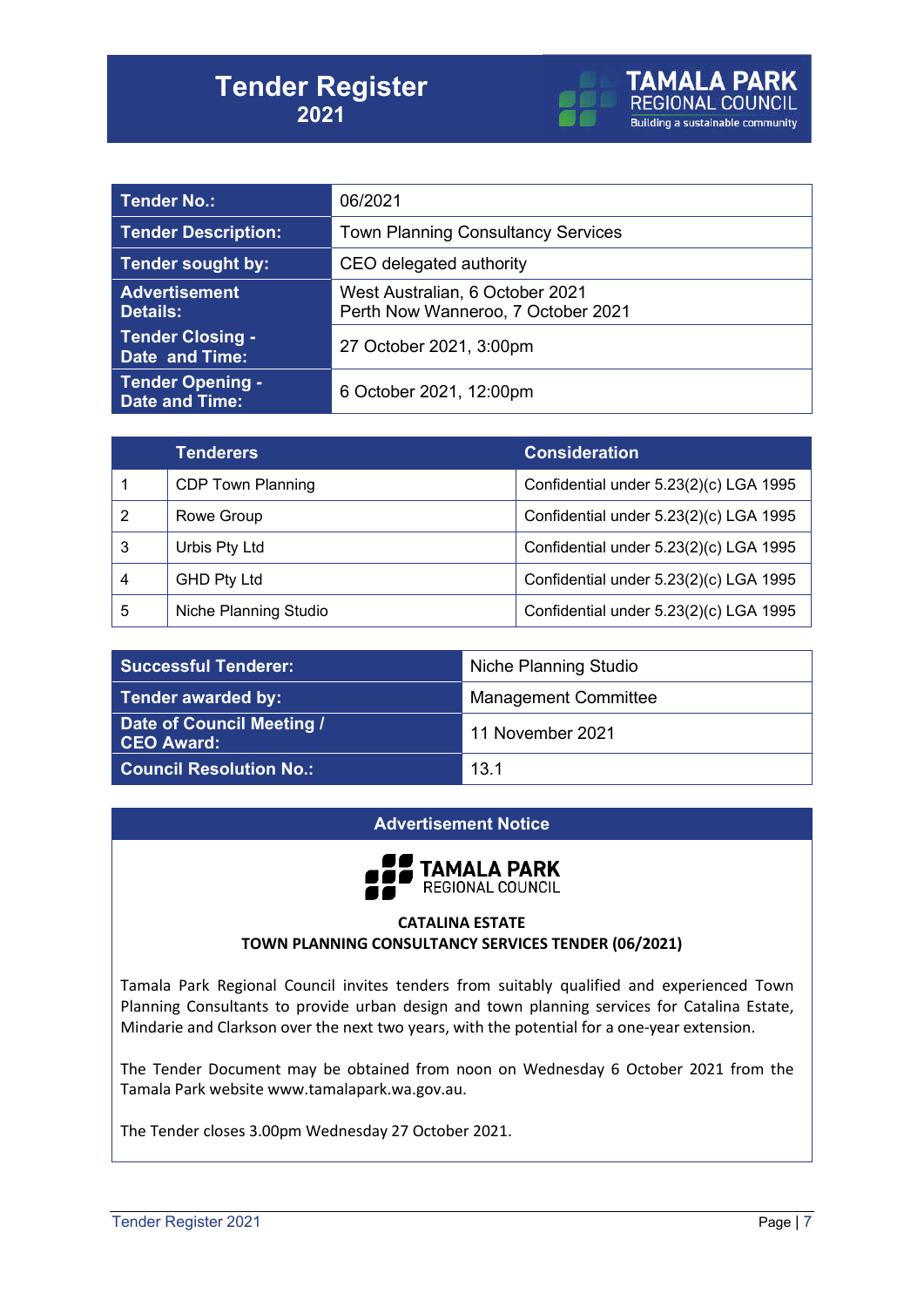

| Tender No.:                                      | 07/2021                                                                 |  |
|--------------------------------------------------|-------------------------------------------------------------------------|--|
| <b>Tender Description:</b>                       | Stage 36 Builders Display Village – Tender for Allocation of<br>Lots    |  |
| Tender sought by:                                | CEO delegated authority                                                 |  |
| <b>Advertisement</b><br><b>Details:</b>          | West Australian, 23 October 2021<br>Perth Now Wanneroo, 28 October 2021 |  |
| <b>Tender Closing -</b><br>Date and Time:        | 17 November 2021, 3:00pm                                                |  |
| <b>Tender Opening -</b><br><b>Date and Time:</b> | 25 October 2021, 12:00pm                                                |  |

|   | <b>Tenderers</b>                            | <b>Consideration</b>                   |
|---|---------------------------------------------|----------------------------------------|
|   | Ventura Homes Group                         | Confidential under 5.23(2)(c) LGA 1995 |
|   | <b>SCG Residential</b>                      | Confidential under 5.23(2)(c) LGA 1995 |
| 3 | ABN Residential t/as Homebuyer Centre       | Confidential under 5.23(2)(c) LGA 1995 |
|   | Essential First Homes t/as New Choice Homes | Confidential under 5.23(2)(c) LGA 1995 |
| 5 | Homegroup WA Display Holdings Pty Ltd       | Confidential under 5.23(2)(c) LGA 1995 |

**Successful Tenderer:** Insufficient tenders - Tender not awarded

**Tender awarded by:**

**Date of Council Meeting / CEO Award:**

**Council Resolution No.:**

### **Advertisement Notice**



#### **CATALINA ESTATE STAGE 36 BUILDERS DISPLAY VILLAGE – TENDER FOR ALLOCATION OF LOTS**

The Tamala Park Regional Council invites tenders from Builders for the allocation of lots in a new display village to be constructed in Stage 36 of Catalina Green, Clarkson. 15 lots ranging from  $313m<sup>2</sup>$  to 450 $m<sup>2</sup>$  are being offered.

The Tender Document may be obtained from midday on Monday 25 October 2021 from the Council's website www.tamalapark.wa.gov.au.

The Tender closes at 3:00pm Wednesday 17 November 2021.